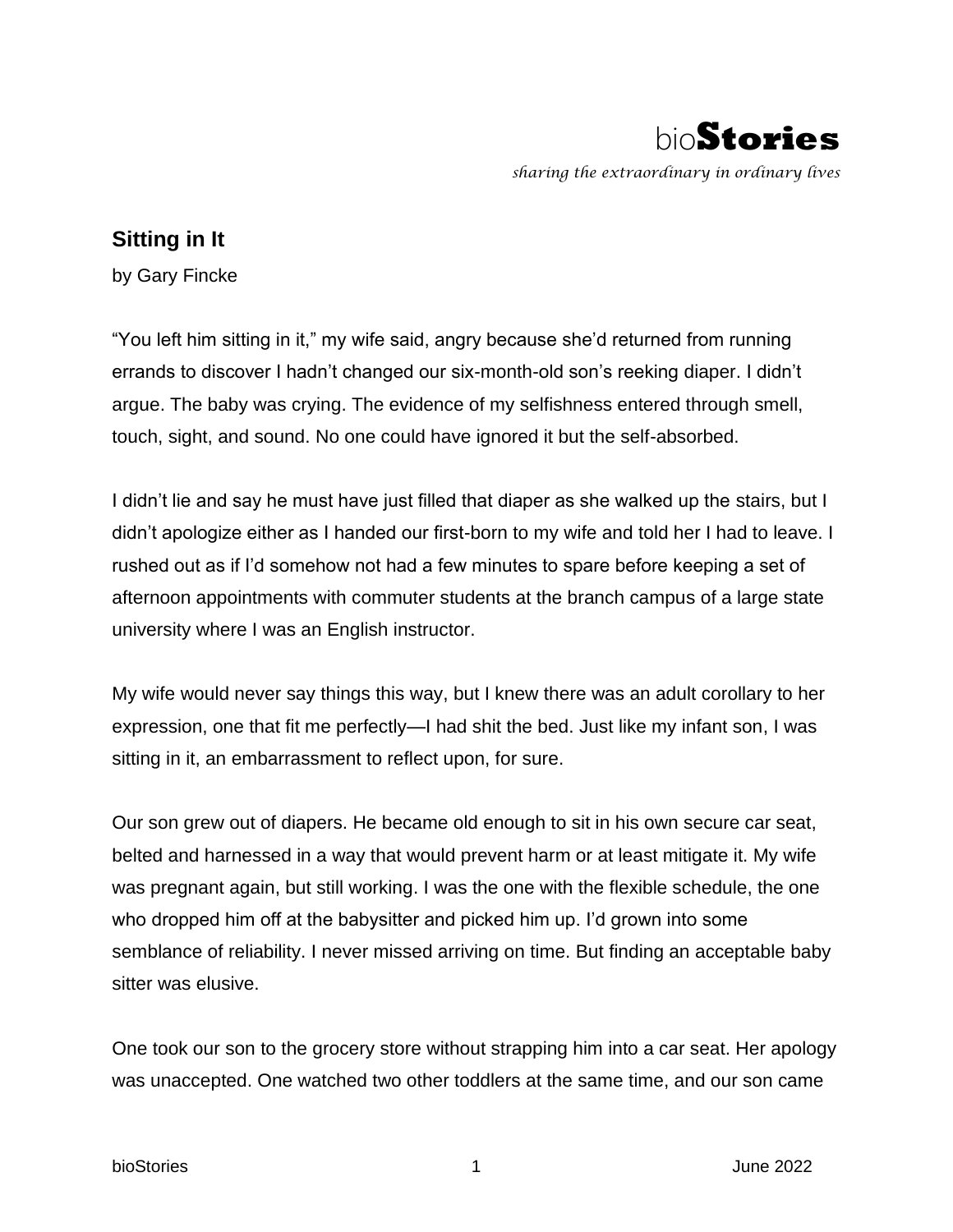home twice with bite marks on his arm. She didn't even offer an apology. The next one lived in a large house with a yard that bordered a creek that emptied into the Ohio River a couple of miles away. That proximity was worrisome, but our son was the only child the woman, recently separated from her husband, watched for extra income. Her house was large and clean, everything in its place in a way that suggested responsibility.

The arrangement worked well. For nearly two weeks, no matter my erratic schedule, she was waiting with our smiling son in her living room. Our son even seemed happy when I dropped him off, no longer crying like he had at the apartment where the bite marks occurred.

Friday afternoon of the second week I parked, as always, where the driveway ended at a patch of worn grass near the back door. I knocked. Then I knocked again. While I waited, I noticed how full and deep the late-spring creek was running less than fifty feet from where I was standing.

I turned the knob and the door, unlocked, swung open. My son stood there smiling. I picked him up and hugged him. I called "Hello?" twice before I began to search the house, finding the babysitter asleep in an upstairs bedroom, sprawled in a way that made me think she'd been drinking.

The woman didn't seem to recognize what the problem was. "He's two years old. He can't open the door."

"He's three in July. He's opened doors before."

The woman followed us downstairs to the kitchen where I put my son down at last. "Maybe at your house, but not here," she said. "He knows not to touch so there's no problem." I started to list disasters encouraged by a sleeping babysitter, all of them preceded by opening a door—falling down the cellar stairs, pulling cleaning products from under the sink, but mostly, drowning in the creek.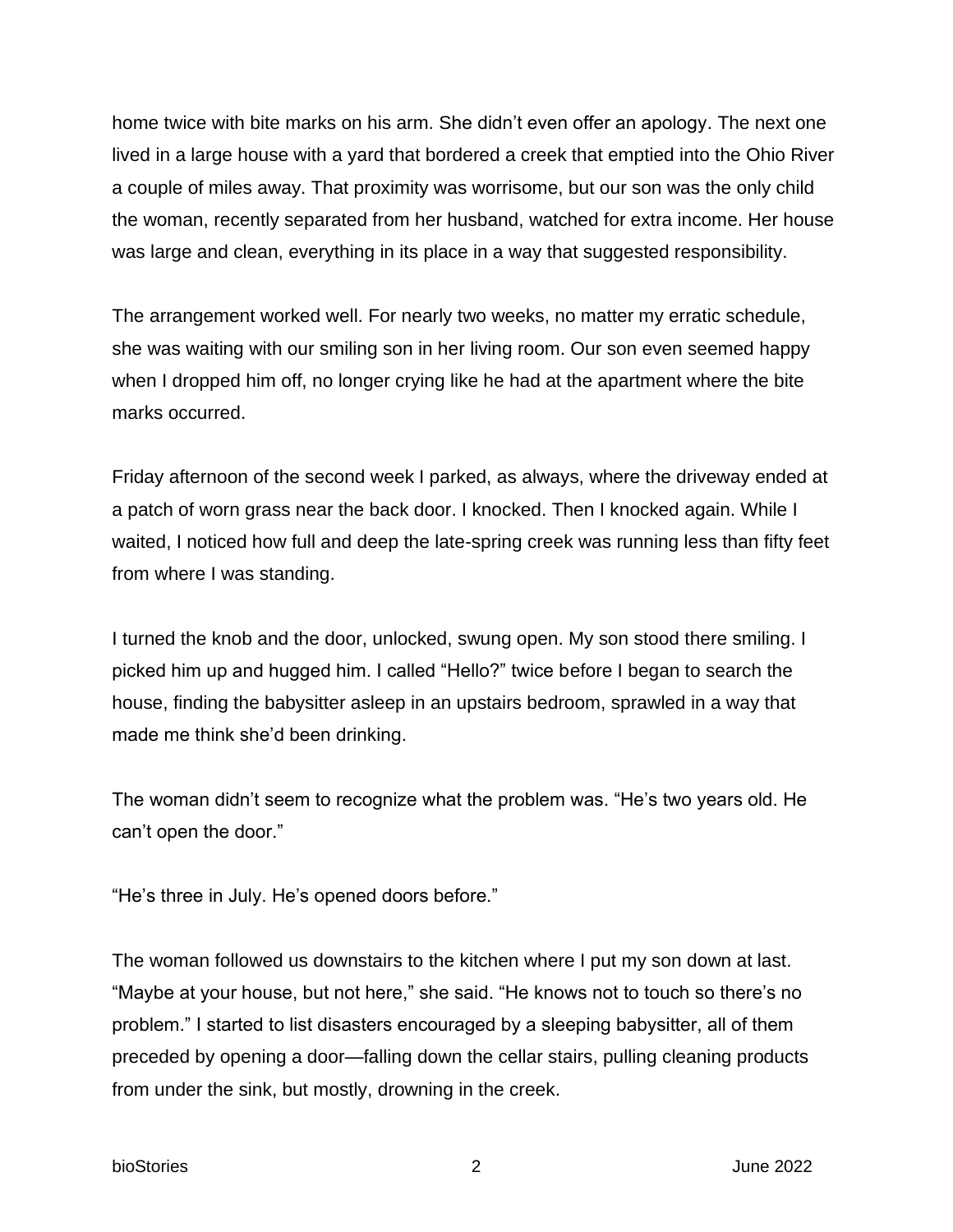"That's extreme," she said. "He would never go near that creek."

While I counted out what I owed her, my son turned the knob and opened the door for us to leave. For sure, I thought, she'd just seen that she'd shit the bed.

Before I'd finished explaining how I wasn't bringing him back on Monday, my son ran straight to the car. "See?" the woman crowed, as if that proved something.

On Monday, I spent more than a few minutes at the newest babysitter explaining my concerns and settling my son down in yet another living room. I taught my classes, picked him up, and saw him cheery in a way that made me turn up the music on the radio as we sped along the four-lane highway with the thin, raised, median strip that took us to the bridge back across the Ohio River to the campus where I'd forgotten a set of student essays I needed to grade. I passed two cars, still accelerating as I closed up the distance on the trailer truck ahead of me, the radio playing the Rolling Stones' "Brown Sugar."

As I began to pass the truck, a moment too long in its blind spot or else the driver careless, that semi pulled left, and I punched the brakes hard, locking my fastback in a four-wheel drift up and over the median into the oncoming lanes of the late morning freeway. I didn't shout or swear or do anything but grip the wheel and slap the brakes again until I stuck, the fastback rocking, but staying upright and facing the oncoming traffic on the opposite shoulder.

I stabbed the radio off and looked back at my son. He seemed dazed, but not terrified. I gave thanks for how young he was, took three deep breaths to settle myself, and thought about the odds for the perfect spacing of the heavy, high-speed traffic that allowed us to skid through two lanes untouched. There seemed to be nothing to do but wait for a clear stretch before I angled back across the oncoming lanes and humped